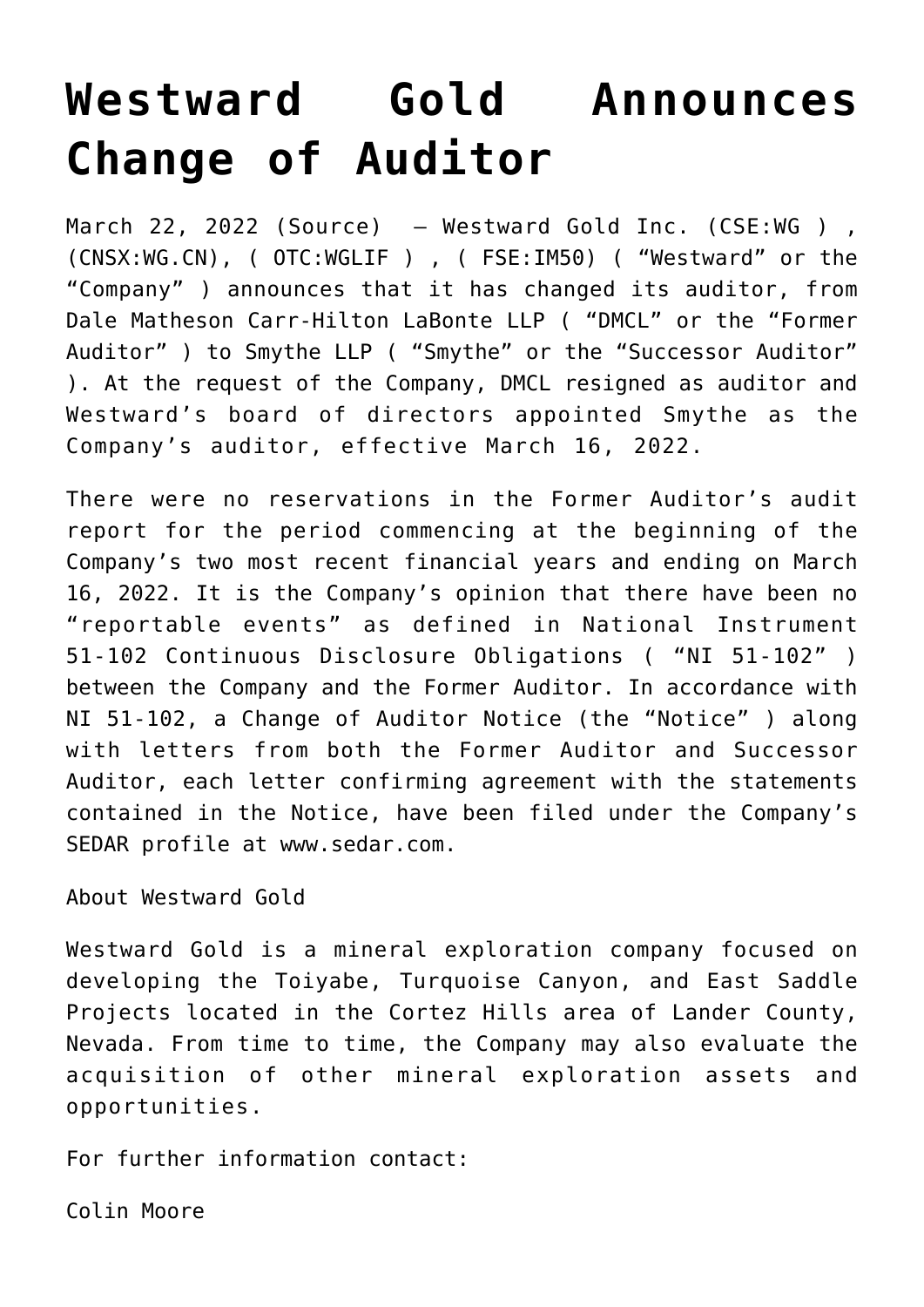President, CEO & Director Westward Gold Inc. colin@westwardgold.com Tel: +1 (647) 403 0391

www.westwardgold.com

The Canadian Securities Exchange has neither approved nor disapproved the contents of this news release. The Canadian Securities Exchange does not accept responsibility for the adequacy or accuracy of this news release.

Forward-looking statements or information are subject to a variety of known and unknown risks, uncertainties and other factors that could cause actual events or results to differ from those reflected in the forward-looking statements or information, including, without limitation, the need for additional capital by the Company through financings, and the risk that such funds may not be raised; the speculative nature of exploration and the stages of the Company's properties; the effect of changes in commodity prices; regulatory risks that development of the Company's material properties will not be acceptable for social, environmental or other reasons, availability of equipment (including drills) and personnel to carry out work programs, that each stage of work will be completed within expected time frames, that current geological models and interpretations prove correct, the results of ongoing work programs may lead to a change of exploration priorities, and the efforts and abilities of the senior management team. This list is not exhaustive of the factors that may affect any of the Company's forward-looking statements or information. These and other factors may cause the Company to change its exploration and work programs, not proceed with work programs, or change the timing or order of planned work programs. Although the Company has attempted to identify important factors that could cause actual results to differ materially, there may be other factors that cause results not to be as anticipated, estimated, described or